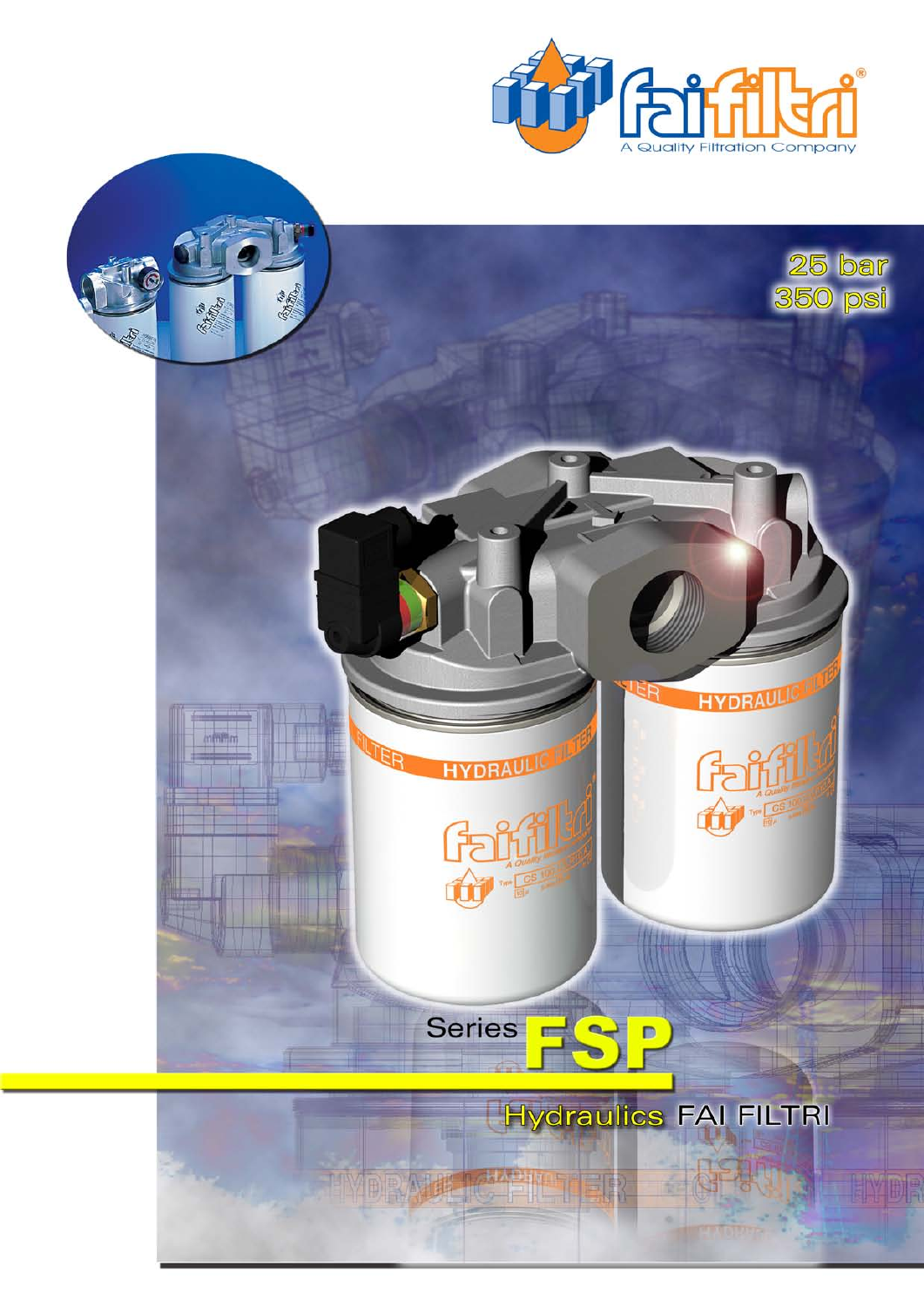## **DESCRIPTION**

**FSP** series: in line filter with spin-on expendable cartridge (SPIN-ON) supporting flow rates from a min. of 10 l/min up to 360 l/min and operating pressure up to **25 bar**.

FAI FILTRI technical team paid special attention to the engineering and manufacturing processes of these series during both the research stage and the production one.

The research and experimentation both on the filtering media and on the mechanical parts of the **FSP** series was aimed to lower pressure losses, increase the filtration efficiency and improve the performances on the side of the retention of contaminants.

This was made in order to match the new, sophisticated technological exigencies of the oleodynamic components and of the hydrostatic driver.

**FSP** was engineered to be assembled specifically both onto return lines and on the suction/inlet of hydraulic, lubricating plants and so on. They are particularly suitable for earthworks machines, agricultural machines, industrial vehicles and generally speaking movable machineries.

The fundamental characteristic of **FSP** filters is the possibility for old cartridges to be replaced by the new ones by a quick and clean procedure which doesn't require any particular equipment and can be carried out in any possible operational context.

Specifically, these new complete filters, equipped with new generation "A" filtering media, can great very high standards of performances even in the hardest conditions.

"A" type elements with absolute filtration power of 3, 6, 10, 16 and 25 microns (ß>200), are formed by inorganic impregnated and resin bonded inert microfibers, supported upstream and downstream. The result is a very compact filtering core which ensures the resistance of the media itself to deformation, distortion and strain, preventing any contaminants to get released, thus improving filtering performances and allowing contaminants to accumulate efficiently, also in the event of phenomena such as high differential pressure and water hammering derived from cold start and discharge flow rates.

The above mentioned characteristic make FAI FILTRI **FSP** complete filters consistent with the use of hydraulic, lubricating oils, fuels, glycol water, emulsions and most synthetic fluids.

# **TECHNICAL DATA**

## **MATERIALS**

- Galvanized stamped plate flange
- Sinned and painted sheet steel vessel
- Perforated supporting pipes and galvanized steel end-caps
- □ Aluminum casted head

## **CARTRIDGE PRESSURE VALUES**

| Max operating pressure: | 25 bar for models FSP015÷FSP070<br>20 bar for models FSP110÷FSP180                                                                                         |
|-------------------------|------------------------------------------------------------------------------------------------------------------------------------------------------------|
|                         | Impulse test in compliance with ISO 3724: from 0/25/0 bar 1Hz 50.000 cycles min. (FSP015÷FSP070)<br>from 0/20/0 bar 1Hz 50.000 cycles min. (FSP110÷FSP180) |

## **TESTS CARRIED OUT ON FILTERING ELEMENTS**

Filtering elements differential collapsing pressure tested in compliance with ISO 2941:

| "P" Type | 5 bar  |
|----------|--------|
| "A" Type | 10 bar |

Resistance to axial deformation tested in compliance with ISO 3723 Manufacturing conformity and determination/assessment of the first bubble point in compliance with ISO 2942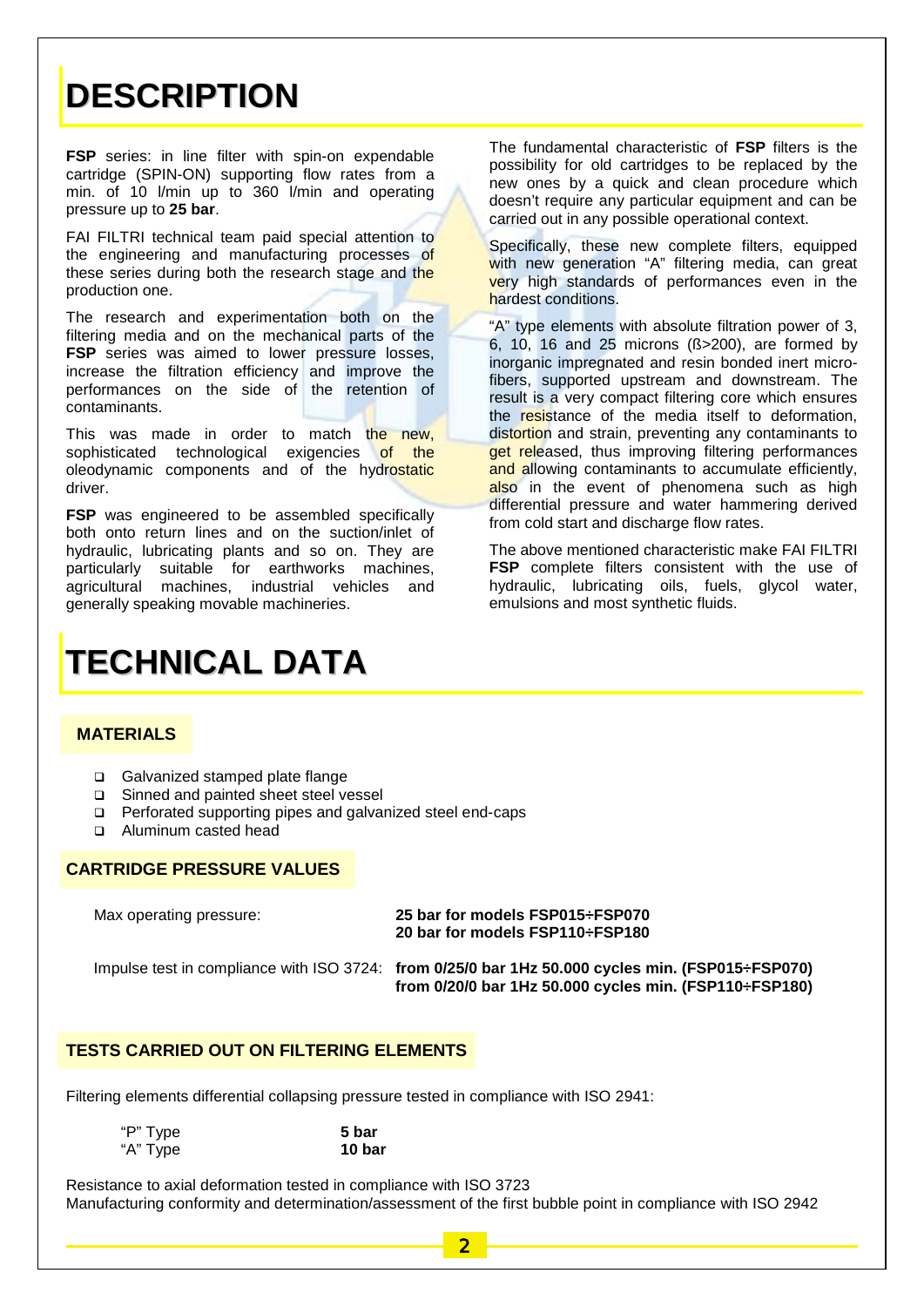

### **RETENTION POWER**

In compliance with ISO 4572 Multi-pass test method

| <b>Filter</b> |                       |                        | <b>Dimensions for</b><br>$\beta$ ( $\mu$ m) Value |                           | <b>Filtration rapport</b> | <b>Final</b><br>$\Delta P$ |              |       |
|---------------|-----------------------|------------------------|---------------------------------------------------|---------------------------|---------------------------|----------------------------|--------------|-------|
| element       | $\beta \geq 2$<br>50% | $\beta \geq 20$<br>95% | $\beta \geq 75$<br>98,7%                          | $\beta \geq 200$<br>99,5% | $\beta_2$                 | $\beta_{10}$               | $\beta_{20}$ | (bar) |
| A03           |                       | 2                      | 2.4                                               |                           | 20                        | >10000                     | >10000       |       |
| A06           | $\sim$                | 3                      | 4.6                                               | 6                         | 8                         | >2000                      | >10000       |       |
| A10           | 3                     | 6                      | 7.8                                               | 10                        | 1.5                       | $\geq$ 200                 | >1000        |       |
| A16           |                       | 9                      | 12                                                | 16                        |                           | $>25$                      | >5000        |       |
| A25           | 13                    | 19                     | 22                                                | 25                        |                           | >1.5                       | $>35$        |       |
| <b>P10</b>    | 10                    | $>30$                  | $>30$                                             | $\blacksquare$            |                           | $\mathbf{2}$               | 4.5          | 4     |
| <b>P25</b>    | 25                    | $>30$                  | $>30$                                             | $\blacksquare$            |                           |                            | 1.3          | 4     |

## **INTERNATIONAL STANDARDS FOR FLUIDS CONTAMINATION CONTROL**

| <b>ISO 4406</b><br><b>CONTAMINATION</b><br><b>CODES</b> |       | <b>NAS 1638</b><br><b>CORRESPONDING</b><br><b>CLASS</b> | <b>SUGGESTED</b><br><b>FILTRATION</b> | <b>APPLICATION FIELDS</b>                          |  |  |
|---------------------------------------------------------|-------|---------------------------------------------------------|---------------------------------------|----------------------------------------------------|--|--|
| $5 \mu m$                                               | 15 um |                                                         | $\beta x \geq 200$                    |                                                    |  |  |
| $12 \,$                                                 |       |                                                         | $1 - 2$                               | High accuracy servo-plants - laboratory            |  |  |
| 15                                                      | 11    |                                                         | $3-6$                                 | Servo-plants - robotics - aeronautics              |  |  |
| 16                                                      | 13    |                                                         | $10 - 12$                             | High sensitivity plants - where high standards of  |  |  |
| 18                                                      | 14    |                                                         | $12 - 15$                             | operating reliability are required                 |  |  |
| 19                                                      | 16    | 10                                                      | $15 - 25$                             | General plant engineering with limited reliability |  |  |
| 21                                                      | 18    | 12                                                      | $25 - 40$                             | Low pressure plants - desultory services           |  |  |

## **BY-PASS VALVE**

Opening differential pressure 1,75 bar assembled on the spin-on cartridge (Spin-on) Other pressure values only under request ( custom-made )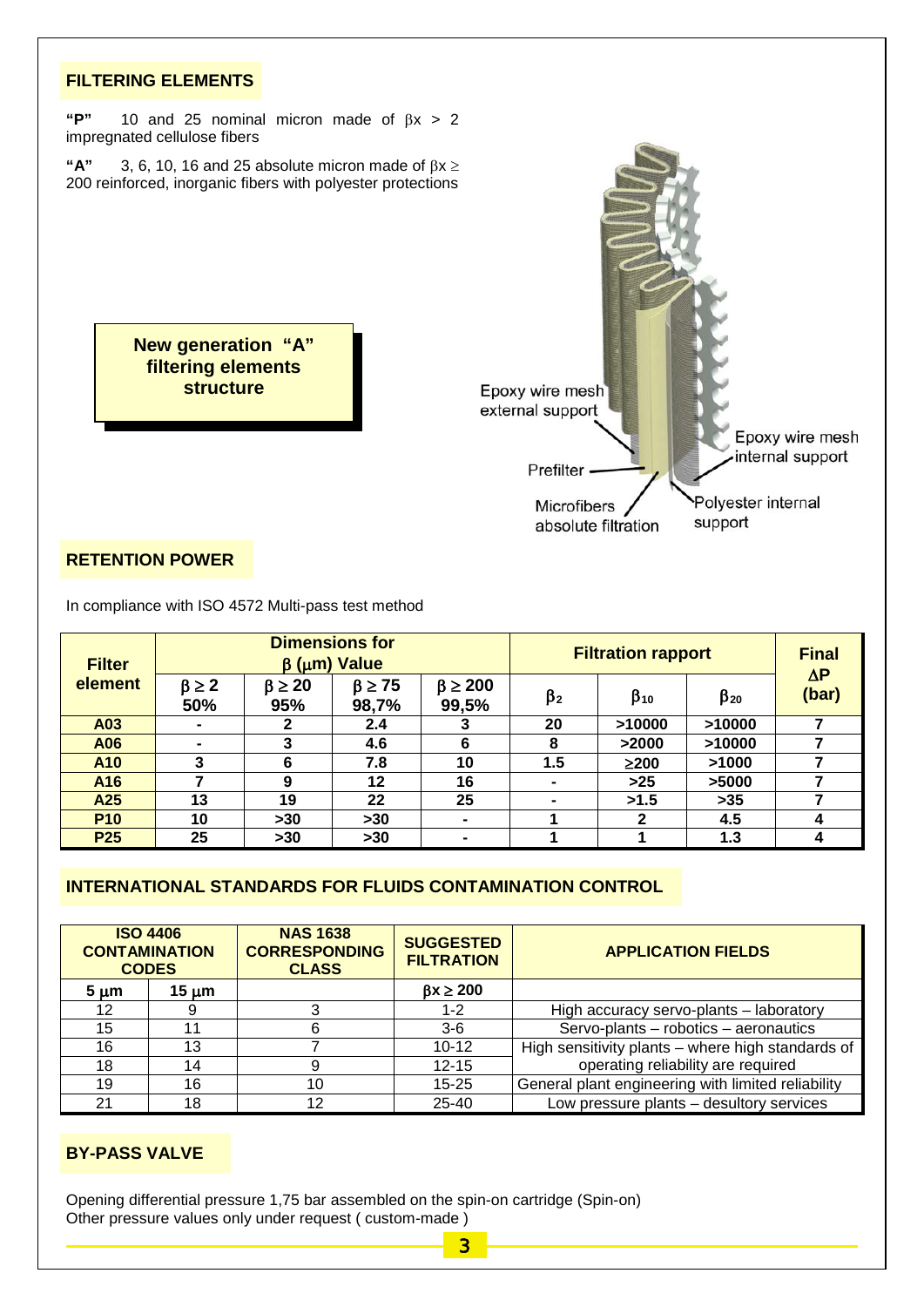## **GASKETS**

Buna-N "A" type gaskets Viton "V" type gaskets

## **COUPLINGS**

| "G" Series | GAS thread                                 |
|------------|--------------------------------------------|
| "F" Series | SAE 3000 PSI flanging only for FSP 200-360 |
| "N" Series | NPT thread                                 |
| "S" Series | SAE thread                                 |
|            |                                            |

### **OPERATING TEMPERATURE**

From -25°C up to +110°C [For different temperatures, please contact our technical department]

#### **FLOW RATE**

From 20 up to 360 l/min Choose the cartridge according to the filtration and to the recommended pressure drop

### **INDICATORS**

| Visual differential indicator gauging 1,5 bar (for FSP015-180)            |
|---------------------------------------------------------------------------|
| Visual differential indicator gauging 1,5 bar (for FSP200-360)            |
| Visual-electrical differential indicator gauging 1,5 bar (for FSP015-180) |
| Visual-electrical differential indicator gauging 1,5 bar (for FSP200-360) |
|                                                                           |

## **PRESSURE DROP**

Curves are calculated in accordance with ISO 3968 and are valid for clean filtering elements.

∆P changes along with the density in presence of an eddy flow, and along with the dynamic viscosity in presence of a laminar flux. Curves are valid for mineral oils with a density of 0,86 kg/dm<sup>3</sup> and a dynamic viscosity of 30 mm<sup>2</sup>/sec (cSt).

When choosing the filtering medium consider the pressure losses deriving from the flow rate

Up to **0,3÷0,5 bar** for filters fitted on the return line

Up to **1÷1,5 bar** for filters fitted on the pressure line

**(The total pressure drop is to be calculated by adding up the spin-on filter pressure drop. See CSP catalogue)**

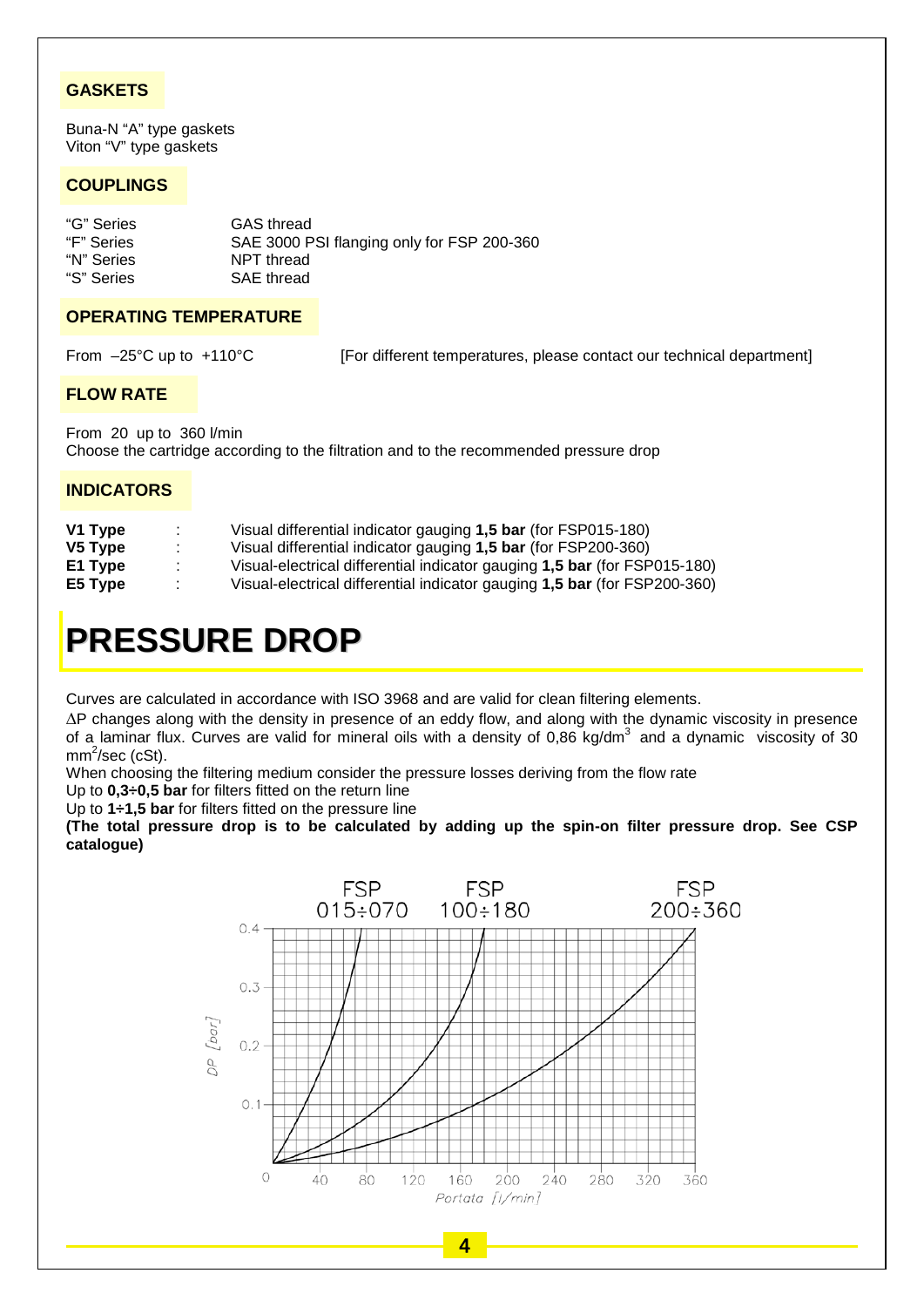## **DIMENSIONAL INFORMATION**

6

Ŧ



**FSP 200**

CH<sub>32</sub>





**Optical differential indicator Setting: 1,5 bar - V1 type**

| <b>Type</b>    | A          | B    | C   | D   | Е   | F   |    | M  | N              | O   | P  |
|----------------|------------|------|-----|-----|-----|-----|----|----|----------------|-----|----|
| <b>FSP 015</b> | 1/2"<br>1" | 78   | 165 | 243 | 76  | 95  | 60 | 38 | M <sub>6</sub> | 78  |    |
| <b>FSP 020</b> |            |      | 120 | 198 | 96  |     |    |    |                |     |    |
| <b>FSP 050</b> |            |      | 168 | 246 |     |     |    |    |                | 96  | 20 |
| <b>FSP 051</b> |            |      | 168 | 246 |     |     |    |    |                |     |    |
| <b>FSP 070</b> |            |      | 233 | 311 |     |     |    |    |                |     |    |
| <b>FSP 110</b> | 11/4"      | 86.5 | 210 | 297 | 138 | 140 | 94 | 50 | M <sub>8</sub> |     |    |
| <b>FSP 180</b> |            |      | 345 | 432 |     |     |    |    |                | 138 | 40 |

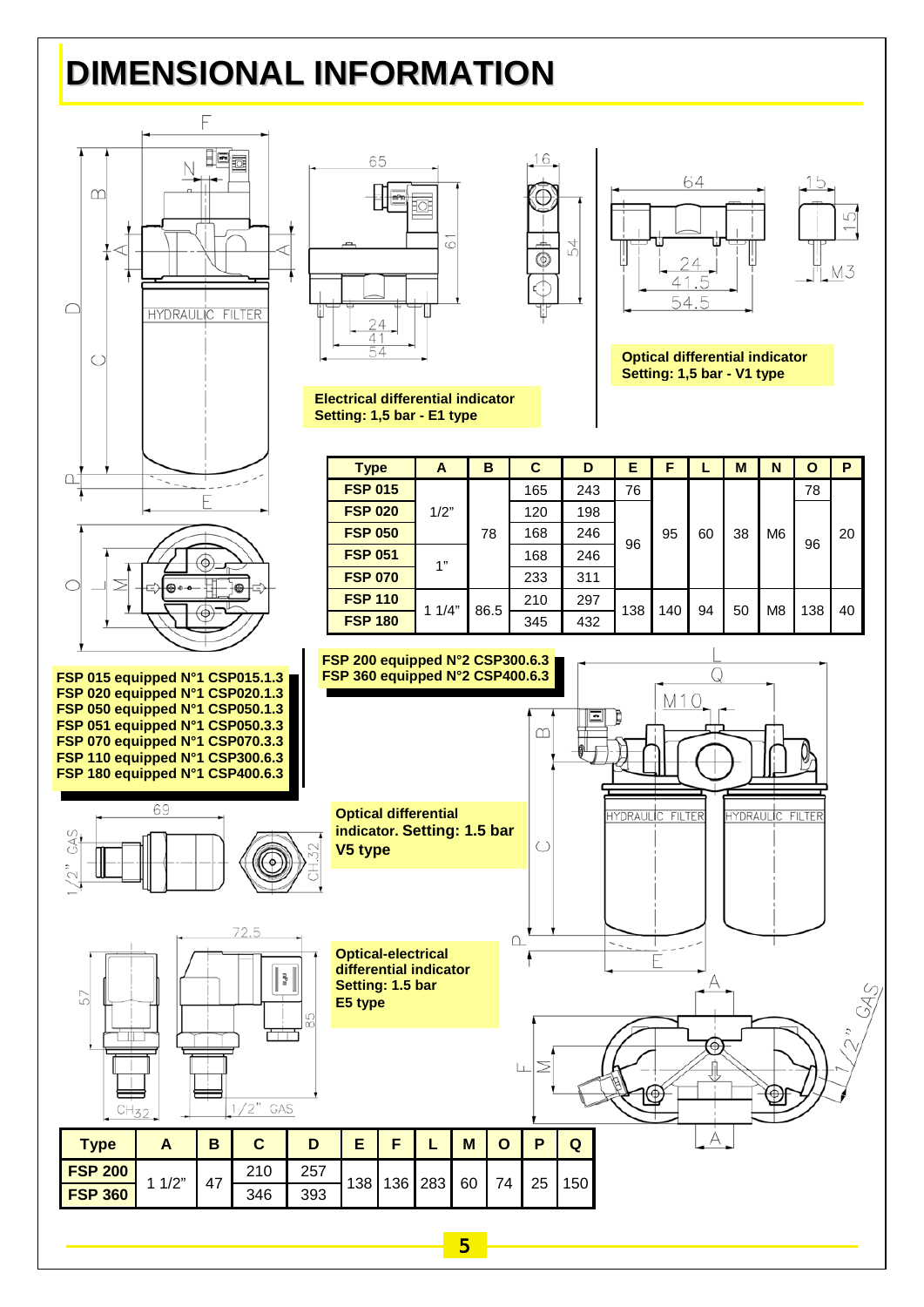## **FUNCTIONAL DIAGRAM**